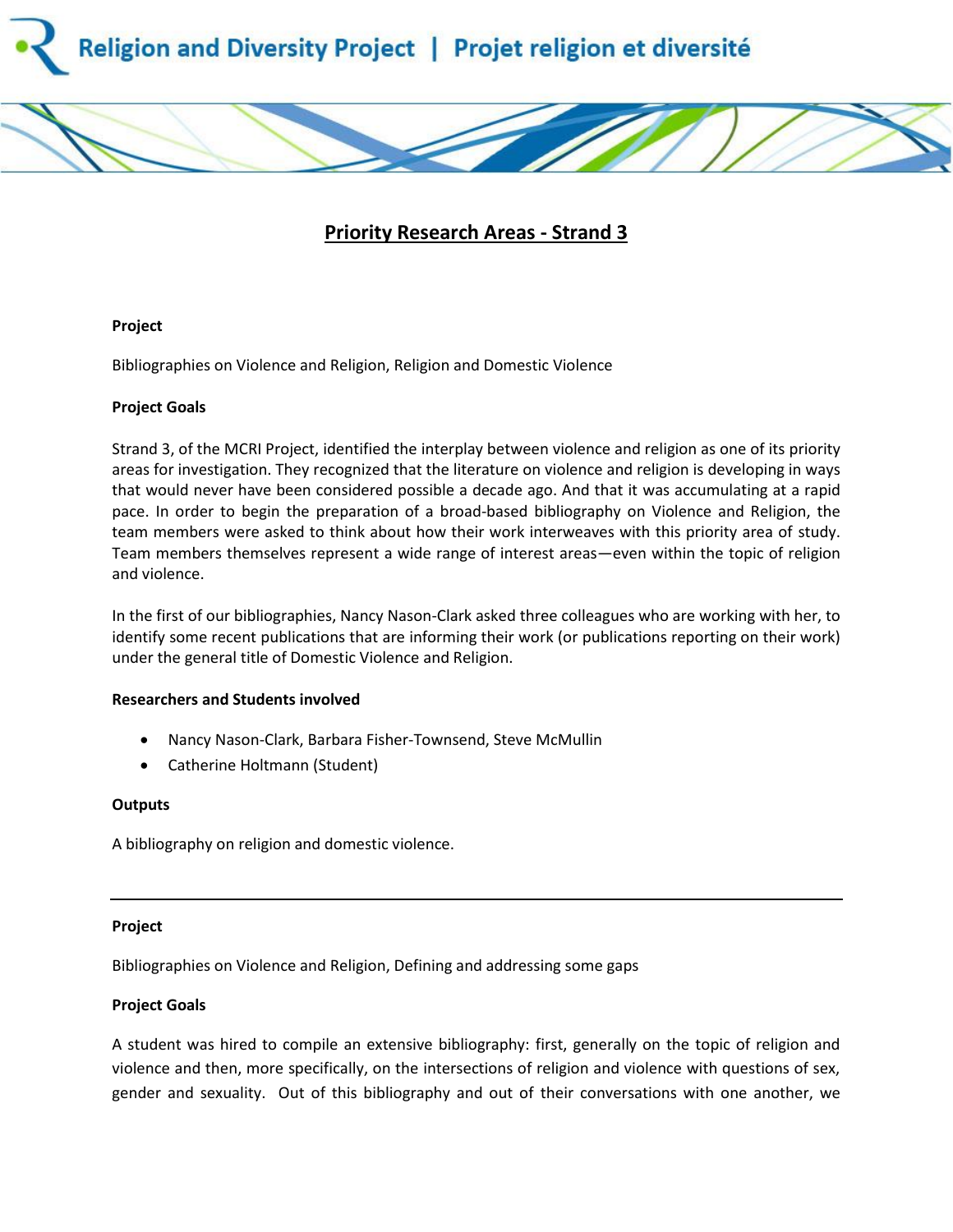# Religion and Diversity Project | Projet religion et diversité



identified more precise research themes for the Strand as a whole and planning for a workshop or some other form of collaboration will begin.

### **Researchers and Students involved**

- Donald Boisvert and Pamela Dickey Young
- Jillian Burford-Grinnell (Student)

### **Outputs**

A comprehensive bibliography and a set of research questions on violence and religion.

### **Finances**

| <b>Breakdown of Expenses</b> |        |                                 |       |                                                                                  |
|------------------------------|--------|---------------------------------|-------|----------------------------------------------------------------------------------|
| <b>Student Funding*</b>      |        |                                 |       |                                                                                  |
|                              | Amount | Name                            | Dates | Project                                                                          |
| <b>Student Stipends</b>      | \$6000 | Jillian<br>Burford-<br>Grinnell |       | Bibliographies on Violence and<br>Religion, Defining and addressing<br>some gaps |

## **Projet**

La régulation du port du nikab dans les pays musulmans et occidentaux

## **Objectifs du projet**

Explorer plus en profondeur la relation entre les aspirations politiques du Québec vers une "laïcité ouverte" et la concrétisation juridique de ce paradigme en ce qui concerne le port du nikab dans l'espace public québécois. Analyser le projet de loi 94 (*Loi établissant les balises encadrant les demandes d'accommodement dans l'Administration gouvernementale et dans certains établissement*), lequel a été présenté par la Ministre de la Justice, Madame Kathleen Weil, à l'Assemblée nationale en mars 2010.

## **Chercheurs et étudiants impliqués**

Pascale Fournier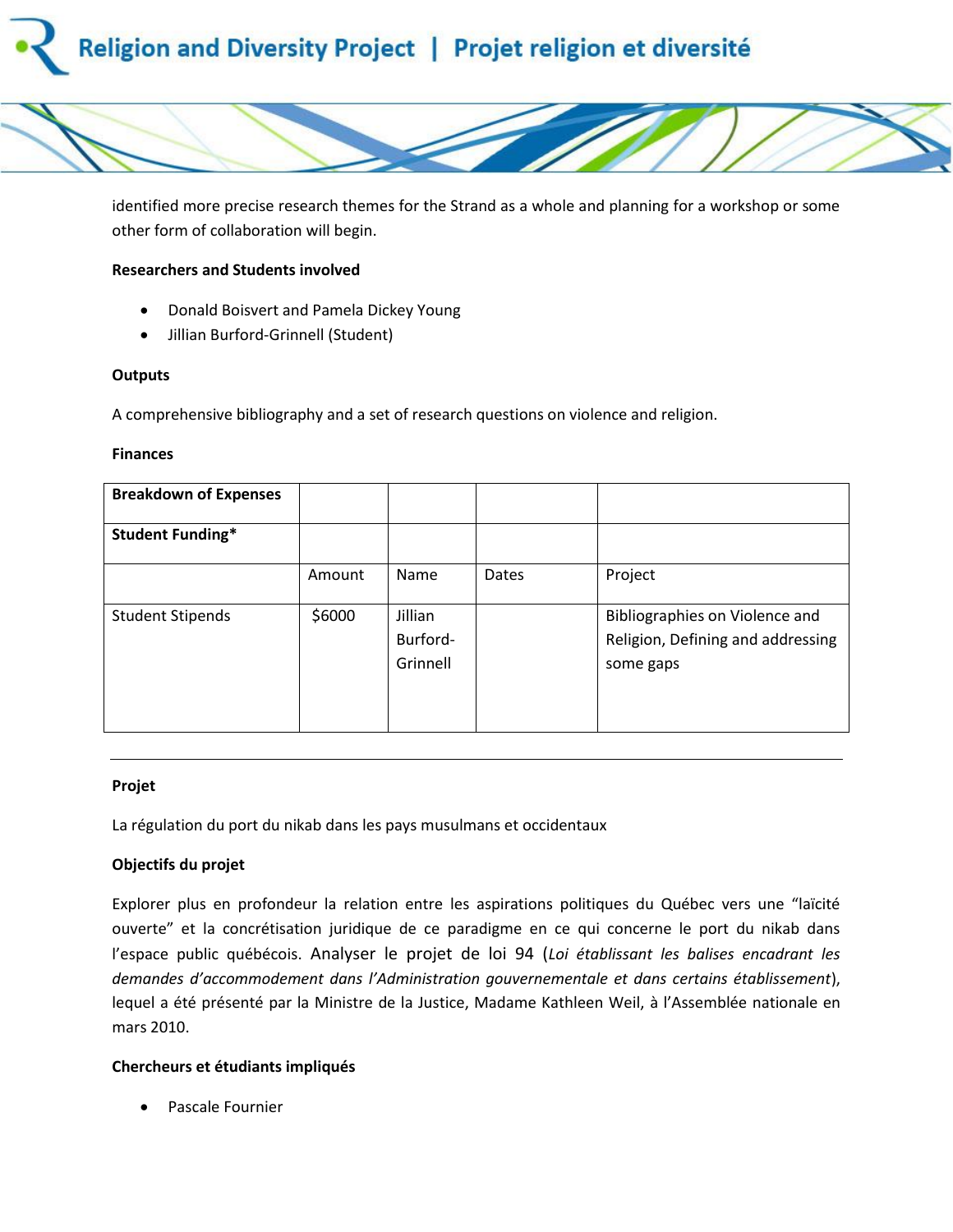



### **Méthode**

Ce projet nécessite l'utilisation de méthodes de recherche conventionnelles. Ainsi, nous tenterons d'obtenir et d'analyser divers mémoires et décisions en provenance des banques de données juridiques.

### **Résultats**

La publication du chapitre:

**Fournier**, **Pascale, and Erica See.** 2014. "The 'Naked Face' of Secular Exclusion: Bill-94 and the Privatization of Belief." In *Religion in the Public Sphere: Canadian Case Studies,* edited by Solange Lefebvre and Lori G. Beaman, 275-292.Toronto: University of Toronto Press.

#### **Finances**

| <b>Breakdown of Expenses</b> |        |           |                              |                                                                                                                                                                                                                                                                                                                            |
|------------------------------|--------|-----------|------------------------------|----------------------------------------------------------------------------------------------------------------------------------------------------------------------------------------------------------------------------------------------------------------------------------------------------------------------------|
| <b>Student Funding*</b>      |        |           |                              |                                                                                                                                                                                                                                                                                                                            |
|                              | Amount | Name      | Dates                        | Project                                                                                                                                                                                                                                                                                                                    |
| <b>Student Stipends</b>      |        |           |                              |                                                                                                                                                                                                                                                                                                                            |
| Student Assistantship        | \$5000 | Erica See | Fall 2010 and<br>Spring 2011 | Nikab article:<br>Fournier, Pascale, and Erica See.<br>2014. "The 'Naked Face' of<br>Secular Exclusion: Bill-94 and the<br>Privatization of Belief." In<br>Religion in the Public Sphere:<br>Canadian Case Studies, edited by<br>Solange Lefebvre and Lori G.<br>Beaman, 275-292. Toronto:<br>University of Toronto Press. |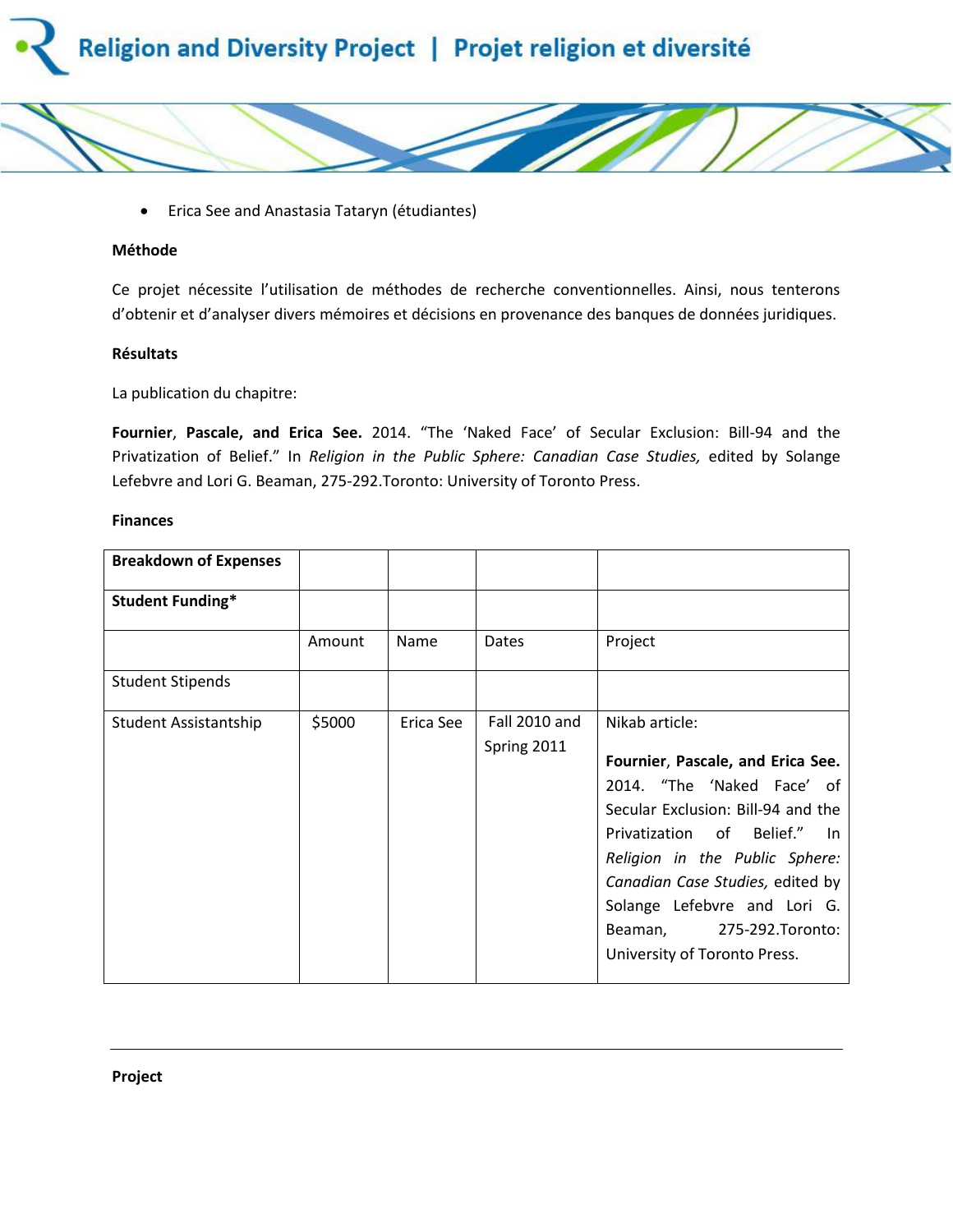# Religion and Diversity Project | Projet religion et diversité



Highlighting Marginalized Voices

### **Project Goals**

- To consider the variety of ways that Strand 3 members have researched, or written about, marginalized voices within the study of religion.
- To consider the variety of ways that MCRI-linked non-Strand 3 members have researched, or written about, marginalized voices within the study of religion.
- Identify other scholars in Canada and elsewhere researching, or publishing in this area.
- Articulate gaps in the current literature as it relates to marginalized voices and religion.
- Set out a possible agenda for Strand 3 as it considers how to fill this gap.

### **Researchers and Students involved**

Nancy Nason-Clark and Pascale Fournier

### **Outputs**

- Research/publications of Strand 3 members on Religion and Marginalized Voices.
- Research/publications of MCRI members on Religion and Marginalized Voices.
- Research publications of other scholars on Religion and Marginalized Voices.
- List of Priority Areas for Strand 3 (with project ideas) on Religion and Marginalized Voices.

### **Finances**

| <b>Breakdown of Expenses</b> |           |                   |       |                                        |
|------------------------------|-----------|-------------------|-------|----------------------------------------|
| <b>Student Funding*</b>      |           |                   |       |                                        |
|                              | Amount    | Name              | Dates | Project                                |
| <b>Student Stipends</b>      |           |                   |       |                                        |
| Student Assistantship        | \$1000.00 |                   |       |                                        |
|                              | \$500.00  | Cathy<br>Holtmann |       | Highlighting<br>Marginalized<br>Voices |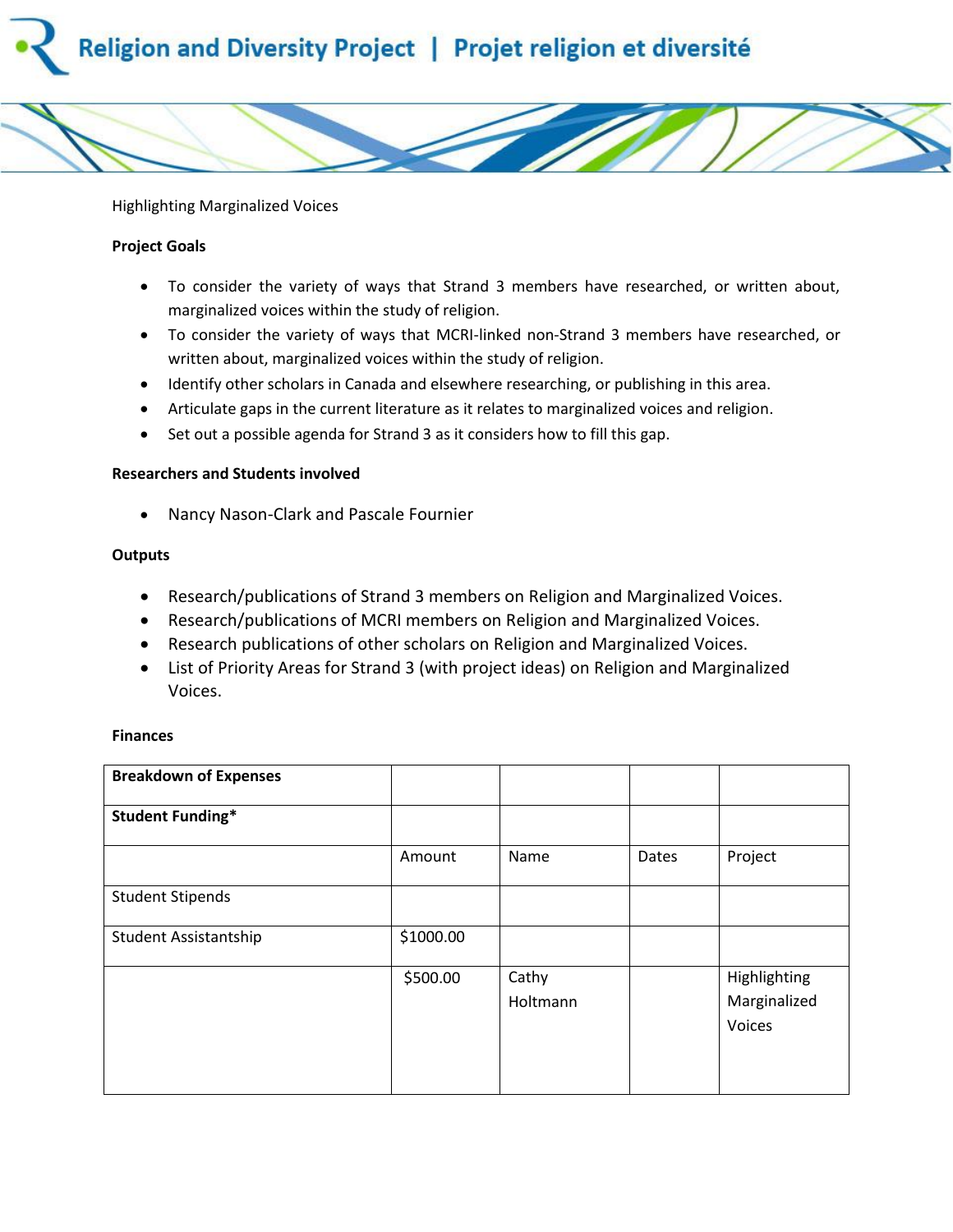



### **Project**

Topics on Modern Muslim Women Database

### **Project Goals**

To examine the history of the hijab, burqa and niqab as well as the way Muslim communities are responding to the question of governing women's bodies and how these communities are changing in response to policies being implemented in the countries in which they live (where they are Muslim minorities as well as in countries that are predominantly Muslim). The controversy over the niqab is an excellent hot spot to examine the issue of gender and its relation between human rights and religion. Arguments regarding women's agency in wearing the niqab versus the idea that the niqab is a symbol of women's oppression will be interrogated. Through this exploration we hope to create a new theoretical model that can overcome the dilemma between religious freedom and the impact of law and policy on religious practices.

## **Researchers and Students involved**

- Rubina Ramji
- Lucy MacDonald and Alyssa MacDougall (Students)

### **Methods**

The database was formatted and the research assistant performed a literature review of both historical and current sources regarding the niqab and hijab. The total amount of \$4,000 has been spent on research assistants to create and maintain the database.

The database is not exportable in an Excel file as there are about sixty nodes that cross-reference the data (country, law, policy etc). I have hired a research assistant with external funds to restructure all the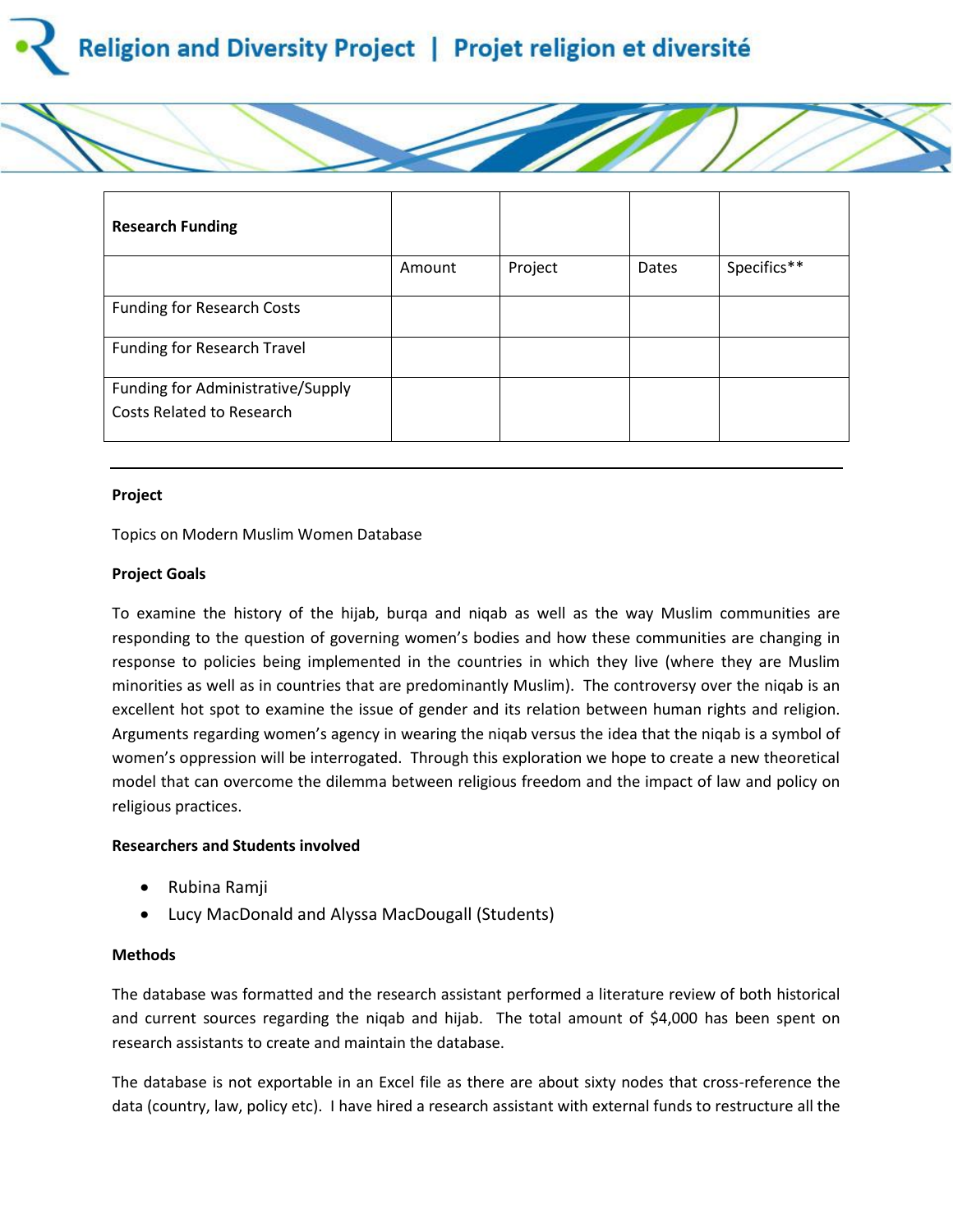



information into a new format – it will either be copied into Excel or entered into RefShare at this point but I do not think all the data will be sharable.

### **Outputs**

The "Topics on Modern Muslim Women Database" database offers over 300 sources including articles and media articles dealing with topics on Muslim women.

### **Finances**

| <b>Budget and Student Information</b>           |        |                                                                                      |                                                |                                                                                                                      |  |  |  |
|-------------------------------------------------|--------|--------------------------------------------------------------------------------------|------------------------------------------------|----------------------------------------------------------------------------------------------------------------------|--|--|--|
| <b>Breakdown of Expenses</b>                    |        |                                                                                      |                                                |                                                                                                                      |  |  |  |
| <b>Student Funding</b>                          |        |                                                                                      |                                                |                                                                                                                      |  |  |  |
|                                                 | Amount | Name                                                                                 | <b>Dates</b>                                   | Project                                                                                                              |  |  |  |
| <b>Student Research Stipends</b>                |        |                                                                                      |                                                |                                                                                                                      |  |  |  |
| <b>Student Assistantship</b>                    | \$3000 | Lucy<br>MacDonald-<br>Research<br>Assistant                                          | Fall 2010-Sept<br>2011 (project<br>continuing) | <b>Priority Research Area</b><br>Grant - assistant<br>researched and created<br>database on niqab and<br>burqa       |  |  |  |
|                                                 | \$1000 | Alyssa<br>MacDougall                                                                 | January 2012<br>June 2013 to<br>present        | Priority Research Area<br>Grant - French articles<br>for database and<br>converting the data into<br>sharable format |  |  |  |
| <b>Research Funding</b>                         |        |                                                                                      |                                                |                                                                                                                      |  |  |  |
|                                                 | Amount | Project                                                                              | Dates                                          | <b>Specifics</b>                                                                                                     |  |  |  |
| <b>Strand 3 Priority Research</b><br>Area Grant | \$4000 | Niqab Database-<br>How the<br>wearing of the<br>niqab has<br>evolved in<br>different | <b>July 2013</b>                               | \$4000 has been spent on<br>research assistants to<br>create and maintain the<br>database                            |  |  |  |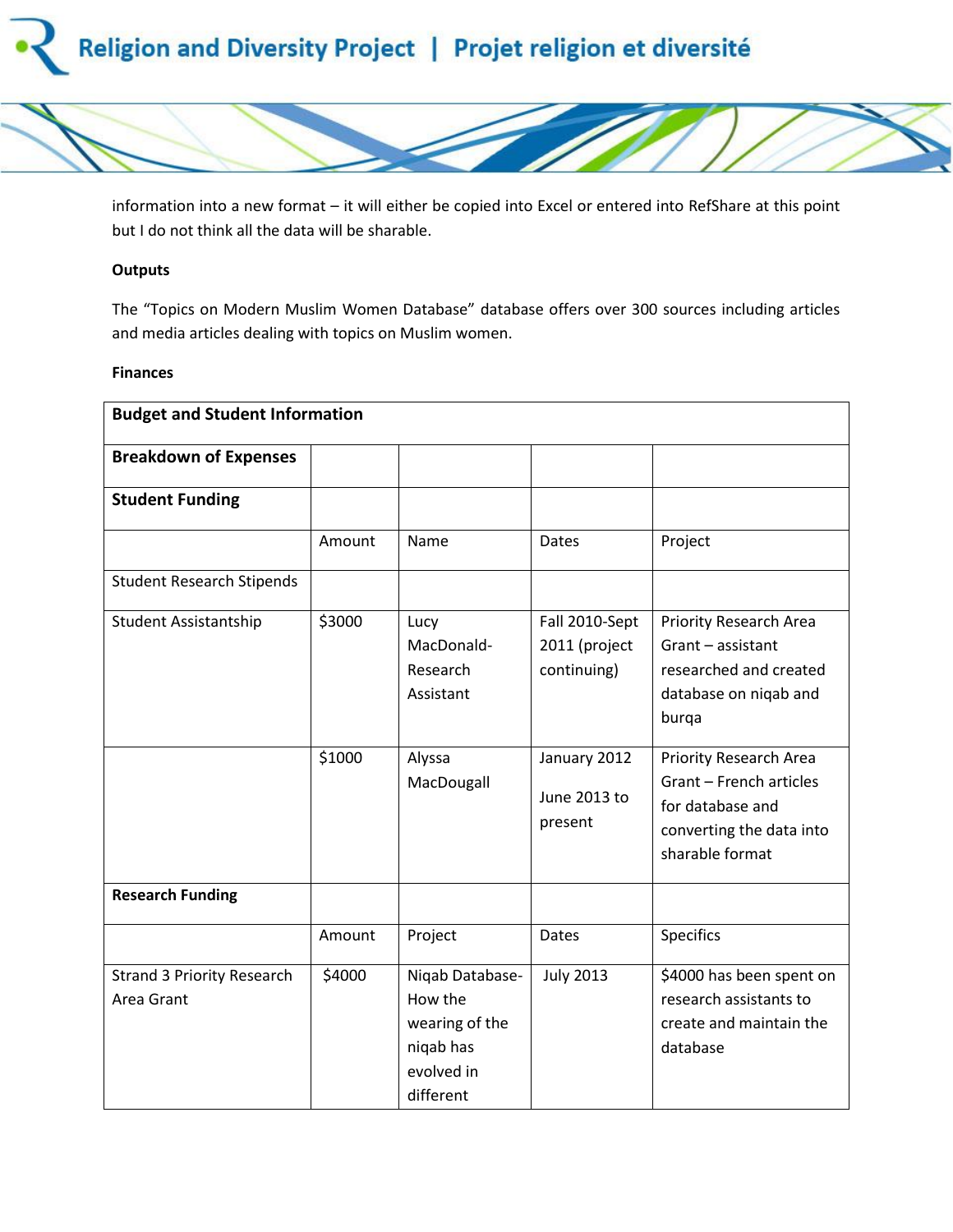

|                                  |        | religions and   |             |                              |
|----------------------------------|--------|-----------------|-------------|------------------------------|
|                                  |        | how it is being |             |                              |
|                                  |        | regarded in the |             |                              |
|                                  |        | West today.     |             |                              |
| Co-Investigator Grant            |        |                 |             |                              |
| Total                            |        |                 |             |                              |
| <b>Expenses</b>                  |        |                 |             |                              |
| <b>Student Research</b>          | \$4000 |                 |             | *See 'Strand 3 Priority      |
| <b>Assistance Funding</b>        |        |                 |             | Research Area Grant'         |
| Undergrad research               |        |                 |             |                              |
| assistants                       |        |                 |             |                              |
| Funding for                      | \$199  | Priority        | May 2011    | <b>NVIVO Student Version</b> |
| Administrative/Supply            |        | Research Area   |             | software for database (1     |
| <b>Costs Related to Research</b> |        | Grant-create    | (project    | year license)                |
|                                  |        | database on     | continuing) |                              |
|                                  |        | niqab and burqa |             |                              |
| Permissions                      |        |                 |             |                              |
| Total                            |        |                 |             |                              |
| Shortfall (covered by other      |        |                 |             |                              |
| sources)                         |        |                 |             |                              |

## **Project**

Innovative Approaches to Teaching and Learning about Religious Diversity

# **Project Goals**

To incorporate a variety of technologies into the undergraduate sociology classroom in order to help students move from tolerance and accommodation to deep respect and celebration of religio-cultural differences.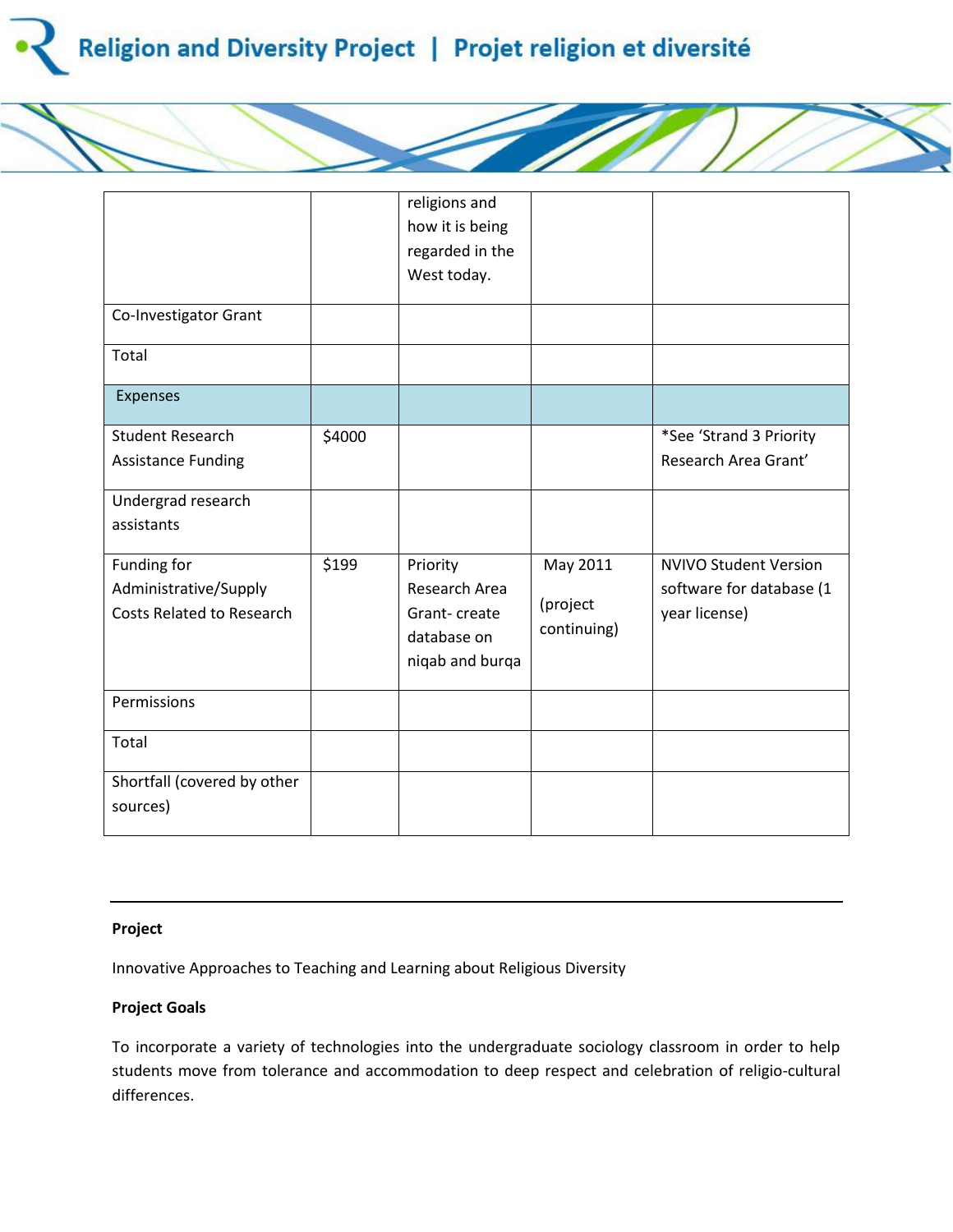



In three separate courses introducing the social scientific study of religion we employed blogs and videos, in addition to other online resources, in order to: enhance student engagement in class and online, introduce scholars of religion and their writing, appeal to a variety of learning styles, develop critical assessments of online resources for the study of religion, and encourage critical writing and reading skills. Eighteen videos were made of scholars of religion, including seven from the *Religion and Diversity Project* team, speaking about their research. These videos were used during lectures and incorporated into the instructors' blog for the courses. The seventy-three students who completed the courses were each required to create a blog for posting assignments and were encouraged to embed videos related to their writing, including the option of creating their own videos.

### **Researchers and Students involved**

- Nancy Nason-Clark
- Cathy Holtmann (Student)

### **Outputs**

- 1. Personalizing the Study of Religious Diversity: 35 short videos of scholars, religious leaders and adherents on YouTube;
- 2. Links to the Literature: 25 brief bibliographies for suggested readings to accompany videos from non-team members;
- 3. A "How To" page with suggestions for using the above resources in university classrooms;
- 4. A "Tour Guide" video with Nancy and Cathy.

| <b>Breakdown of Expenses</b> |           |                   |                      |                                                                                         |
|------------------------------|-----------|-------------------|----------------------|-----------------------------------------------------------------------------------------|
| <b>Student Funding*</b>      |           |                   |                      |                                                                                         |
|                              | Amount    | Name              | Dates                | Project                                                                                 |
| <b>Student Stipends</b>      |           |                   |                      |                                                                                         |
| Student Assistantship        | \$5000.00 | Cathy<br>Holtmann | 02.08.11<br>20.02.12 | Innovative<br>Approaches to<br>Teaching and<br>Learning about<br>Religious<br>Diversity |